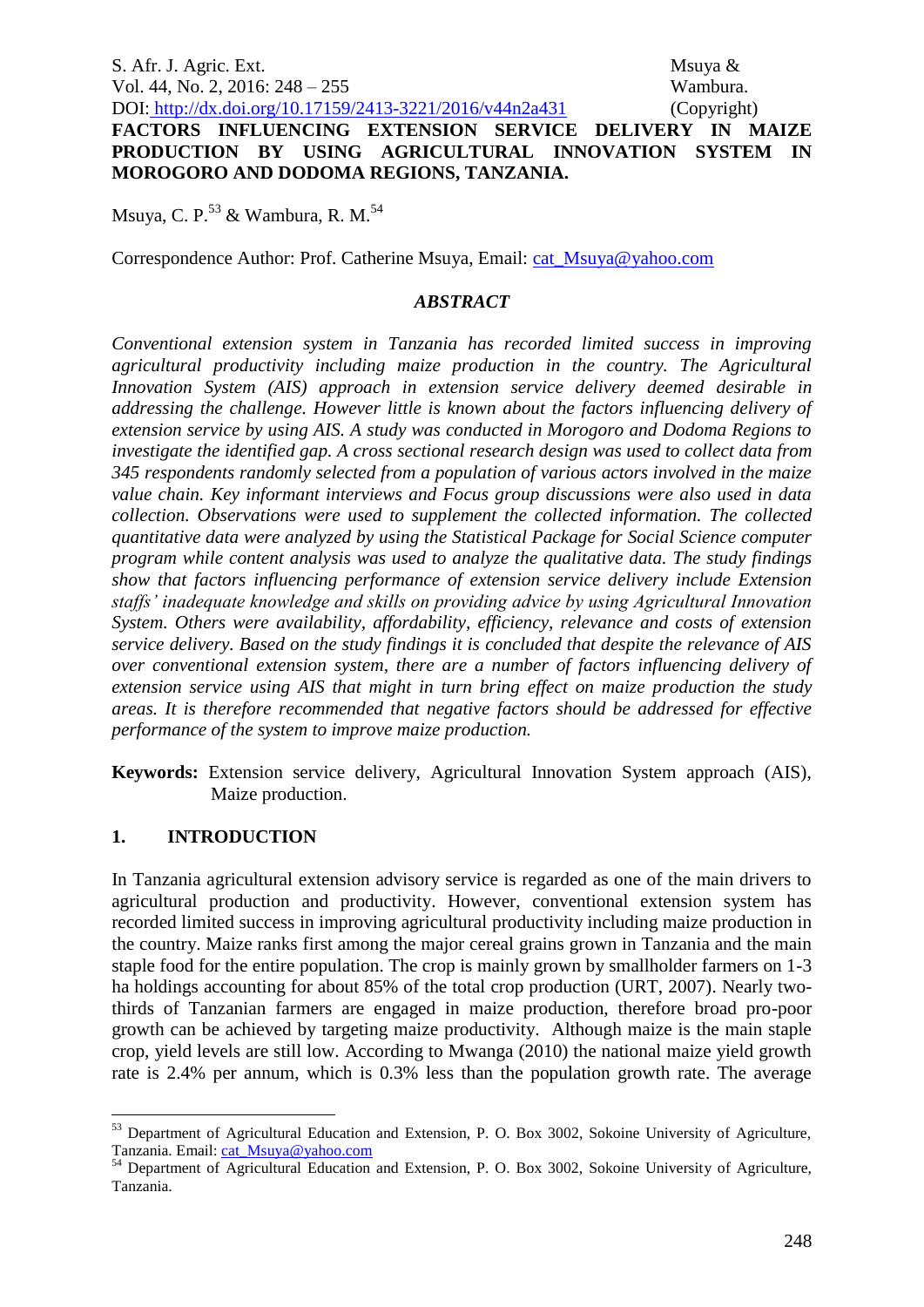#### S. Afr. J. Agric. Ext. Msuya & Vol. 44, No. 2, 2016: 248 – 255 Wambura. DOI: http://dx.doi.org/10.17159/2413-3221/2016/v44n2a431 (Copyright)

national production is approximately 1.25 ton/ha instead of 4.5 ton/ha expected under good management practices (Kaliba, Verkuijl, Mwangi, Mwilawa, Anandajayasekeram, & Moshi, 1998; FAOSTAT, 2014). In Morogoro and Dodoma Regions on-farm average yields range from 0.2 to 0.48 ton/ha (Mwanga 2010).

The problem of low maize production is partly attributed to the extension system working mainly with researchers and farmers while paying less attention to other actors in the maize innovation system (URT, 2010; URT, 2011). To address this weakness the use of Agricultural Innovation System (AIS) approach in extension service delivery deemed desirable (Spielman & Birner, 2008). The AIS concepts and framework focus on the totality of actors needed to stimulate innovation and growth, and emphasizes the outcomes of knowledge generation and adoption. The framework captures not only the influence of market forces, but also the impacts of organizational learning and behavioural change, nonmarket institutions, and public policy processes. It highlights the importance of framework conditions and linkages to other sectors, and the broader science and technology (S&T) community both within and outside the country. This framework also implicitly integrates the value-chain concept and in particular value chain actors (Spielman & Birner, 2008). Several studies have investigated factors influencing the delivery of conventional extension system (Mack & Fernandez - Baca, 2004; Akram, Pervaiz & Ashraf 2003; Nkonya, Schroeder & Norman, 1997). However little is known about the factors influencing delivery of extension service by using Agricultural Innovation System. The purpose of this paper is therefore to investigate the factors influencing delivery of extension service in maize production by using the Agricultural Innovation System in Morogoro and Dodoma Regions.

## **2. METHODS AND DATA SOURCES**

A cross sectional research design was used to collect data from 346 respondents randomly selected from a population of various actors involved in the maize innovation system in Morogoro and Dodoma Regions. The interviewed actors were input suppliers, farmers, traders, processors, market intermediary, domestic wholesalers, government officials, technical specialists, financial institutions, farmers' organizations and transporters. Key informant interviews and Focus group discussion were also used in data collection. Observations were used to supplement the collected information. The collected quantitative data were coded, entered, cleaned and analyzed by using the Statistical Package for Social Science (SPSS) computer program. Frequencies and percentages were used to show the distribution of the study variable. Content analysis was used in analyzing qualitative data collected from focus group discussion and key informants interviews by employing thematic analysis. This is a method used to identify prominent themes related to the research objectives (Braun & Clarke, 2006). Several stages were followed during the process of analysis. These included review of the collected data to check for their accuracy. This was followed by coding, identifying the themes related to the study objectives and collating all codes relevant to each theme. In addition, the project team members thoroughly reviewed the identified themes to check their validity in relation to the entire dataset ensuring that these were consistent with the project objectives.

# **3. RESULTS AND DISCUSSION**

Various actors contacted identified several factors that influence the performance of extension service delivery and these include in-availability of adequate knowledge and skills on AIS. Others are availability of extension services, affordability, efficiency, relevance and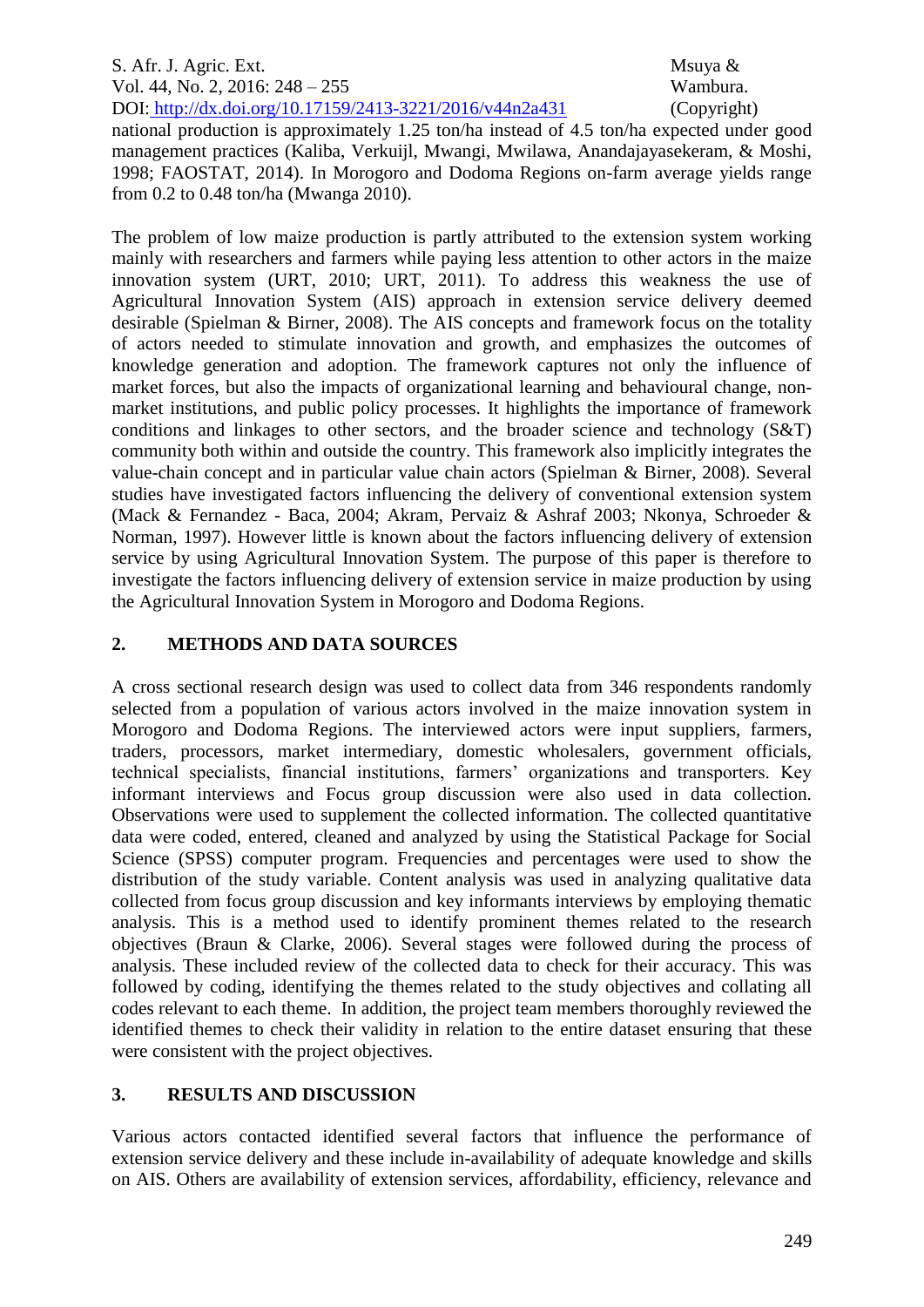S. Afr. J. Agric. Ext. Msuya & Vol. 44, No. 2, 2016: 248 – 255 Wambura. DOI: http://dx.doi.org/10.17159/2413-3221/2016/v44n2a431 (Copyright) costs of extension service delivery. The subsequent sections provide a detailed description of each depicted factor.

## **3.1 Inadequate knowledge and skill on AIS**

In order to improve agricultural production and productivity the innovation system should bring actors together in their desire to introduce or create novelty or innovation in the value chain, allowing it to respond in a dynamic way to an array of market, policy, and other signals. In other words, the innovation system should create knowledge and skills-based value addition to the value chain (World Bank, 2007).

During the focus group discussion and key informant interviews it was informed that most of the extension agents provide advice on maize production leaving other aspects in the chain like processing, marketing and consumption. They focus mostly on farmers (producers) and neglecting other actors in the innovation system and value chain in particular. It was further informed during the focus group discussion with officials in the Ministry of Agriculture that this problem is due to the fact that most of the extension staff was trained on agricultural production aspects and not the entire value chain and innovation system in general which limit them to provide service on the same. This implies that they use a conventional extension approach which is contrary to Spielman & Birner, (2008) who suggest the use of Agricultural innovation system.

## **3.2 Availability of extension services**

Agricultural extension service is one of the pre-condition for improving agricultural production (Isinika, Ngetti, Kimbi & Rwambali, 2005). In realization of this most of the countries including Tanzania emphasize the availability of extension services to farmers and other actors involved in agricultural production and productivity. When various actors were asked to indicate factors influencing the performance of extension service delivery, availability of extension service was highlighted as one of the critical factors (Table 1).

| Maize value chain Actor       | Frequency (n) | Percentage | Total (N) |
|-------------------------------|---------------|------------|-----------|
| <b>Input Suppliers</b>        | 9             | 45.0       | 20        |
| Farmers                       | 77            | 57.0       | 135       |
| Traders                       | 9             | 36.0       | 25        |
| Processors                    | 8             | 33.3       | 24        |
| Market intermediary           |               | 41.2       | 17        |
| Domestic retailers            | 3             | 27.2       | 11        |
| Government Officials          |               | 20.8       | 24        |
| <b>Technical Specialist</b>   | 15            | 41.6       | 36        |
| <b>Financial Institutions</b> | 7             | 43.7       | 16        |
| Farmer's Organization         |               | 14.3       | 7         |
| <b>Transporters</b>           | 10            | 32.2       | 31        |

| <b>Table 1:</b> Availability of extension service |  |  |  |
|---------------------------------------------------|--|--|--|
|                                                   |  |  |  |

Table 1 shows that 77 (57.0%) of 135 interviewed farmers indicated availability of extension services regarding maize production. Other actors who pointed out the availability of extension services were input suppliers 9 (45%), financial institutions 7 (43.7%) and technical specialists 15 (41.6%). During the focus group discussion respondents were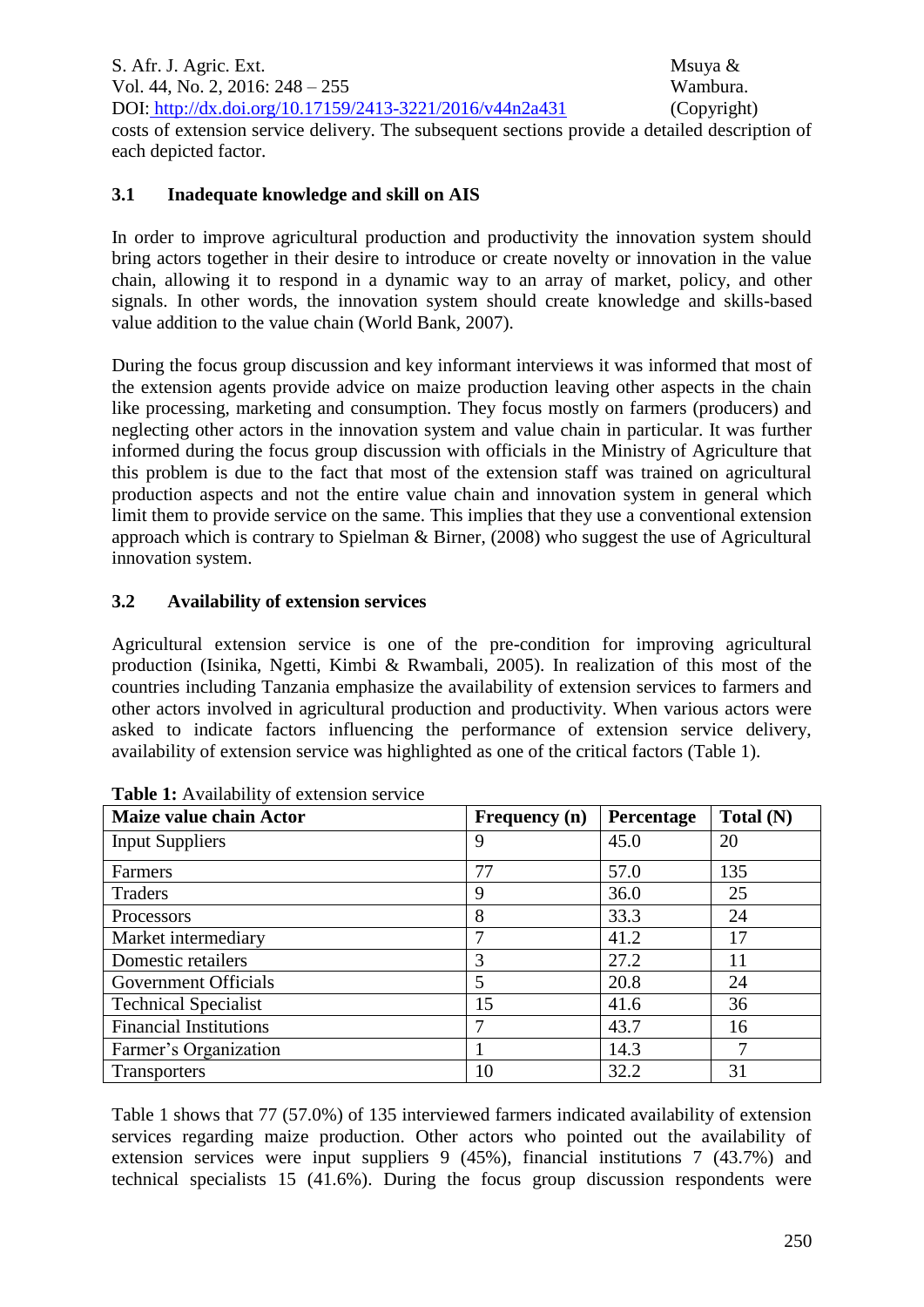#### S. Afr. J. Agric. Ext. Msuya & Vol. 44, No. 2, 2016: 248 – 255 Wambura. DOI: http://dx.doi.org/10.17159/2413-3221/2016/v44n2a431 (Copyright)

requested to indicate sources of extension services. It was informed that most of them get advice from their colleagues and from input suppliers who provide some advice when purchasing inputs due to limited number of extension staff. This implies that the majority of respondents felt that extension service for maize production is not available. During the interview with key informants and focus group discussion with various actors, it was pointed out that generally the available extension service is not adequate and sometimes it is not available at all. It was highlighted that the inadequate extension service is attributed by lack or low number of extension staff. It was explained that there are villages, which have no extension agent to advise them on various aspects of agricultural production including maize production. Also in some areas one government extension agent is expected to serve various innovation system actors in the entire ward consisting of about 1,500 people, which becomes difficult for an agent to reach all actors including farmers. Due to this fact some actors use their own traditional ways of farming and other activities in the chain like processing. The findings are in accordance with (URT, 2007) which points out the problem of inadequate number of extension agents in the country. The indicated number of extension staff was expected to serve only farmers, but with the changing trend where extension staffs are required to deal with the entire innovation system, the number is definitely very low.

## **3.3 Affordability of extension service**

In Tanzania extension service is provided by government (public) and private sectors (which are Non Governmental Organizations (NGOs), Community Based Organizations (CBOs), farmers associations, cooperative societies and farmers' networks, agribusinesses and religious organizations) (MAC, 2000). However the government remains the main provider of extension service in the country. Public extension service is largely provided for free while private extension service provided is in most cases charged. In addition public extension service is provided to small scale farmers who are the majority while private extension service is largely provided to medium and large scale farmers. However, small scale farmers are not restricted to public extension services. This implies that they can also access private extension services, so to can large and small scale farmers access public extension services. The respondents were requested to indicate whether available extension service was affordable and their responses are as summarized in Table 2.

| Maize value chain Actor       | <b>Frequency</b> (n) | Percentage | Total (N) |
|-------------------------------|----------------------|------------|-----------|
| <b>Input Suppliers</b>        |                      | 5.0        | 20        |
| Farmers                       | 36                   | 26.6       | 135       |
| Traders                       | 6                    | 24.0       | 25        |
| Processors                    | 6                    | 25.0       | 24        |
| Market intermediary           |                      | 29.4       | 17        |
| Domestic retailers            |                      | 27.2       | 11        |
| Government Officials          |                      | 12.5       | 24        |
| <b>Technical Specialist</b>   |                      | 8.3        | 36        |
| <b>Financial Institutions</b> |                      | 12.5       | 16        |
| Farmer's Organization         |                      | 14.3       |           |
| <b>Transporters</b>           |                      | 9.6        | 31        |

#### **Table 2:** Affordability of extension service

According to Table 2 less than 30% of each interviewed respondents indicated that extension service was affordable. This means that very few interviewed respondents felt that available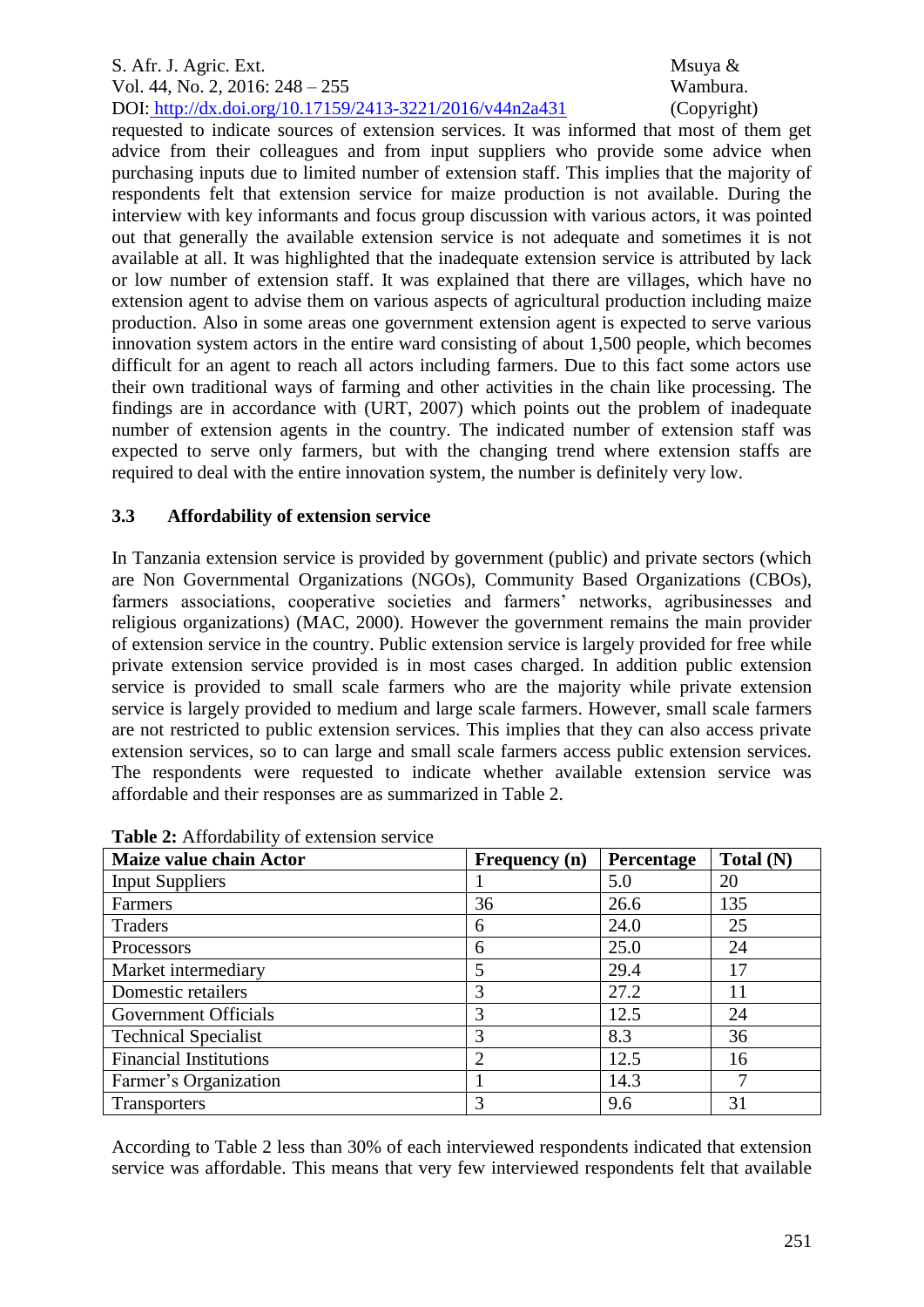S. Afr. J. Agric. Ext. Msuya & Vol. 44, No. 2, 2016: 248 – 255 Wambura. DOI: http://dx.doi.org/10.17159/2413-3221/2016/v44n2a431 (Copyright)

extension service is affordable especially the extension service provided by private sector. Inadequate extension service (as indicated in section 3.1) which is not affordable has a serious impact on agricultural production and productivity especially to a country like Tanzania that is largely depend in agriculture as a backbone of its economy.

## **3.4 Efficiency of Extension service**

Over a number of years the extension system in Tanzania was co-ordinated by the Ministry of Agriculture, Livestock and Fisheries (MALF), the then Ministry of agriculture food security and cooperatives (MAFC). Under that arrangement the system was blamed by failing to serve its clients effectively. In order to improve effectiveness as well as efficiency of the system, extension was decentralized to the local government authorities. The main essence of decentralization was to improve efficiency of extension service delivery to local communities (URT, 2006). Although that was the case various actors interviewed mentioned efficiency as one of the factors that influence performance of extension service delivery in maize production as indicated in Table 3.

| Maize value chain Actor       | <b>Frequency</b> (n) | <b>Percentage</b> | Total (N) |
|-------------------------------|----------------------|-------------------|-----------|
| <b>Input Suppliers</b>        |                      | 35.0              | 20        |
| Farmers                       | 9                    | 6.6               | 135       |
| Traders                       |                      | 20.0              | 25        |
| Processors                    |                      | 4.1               | 24        |
| Market intermediary           |                      | 5.8               | 17        |
| Domestic retailers            | ∍                    | 18.1              | 11        |
| <b>Government Officials</b>   |                      | 16.7              | 24        |
| <b>Technical Specialist</b>   | 6                    | 16.6              | 36        |
| <b>Financial Institutions</b> | 3                    | 18.8              | 16        |
| Farmer's Organization         |                      | 14.3              | ┑         |
| <b>Transporters</b>           | 13                   | 41.9              | 31        |

Table 3: Efficiency of Extension service delivery

According to Table 3 very few respondents indicated that extension service delivery is efficient. Specifically the study findings show that about 13 (42%) and 7 (30%) of transporters and input suppliers, respectively indicated that extension service delivery is efficient. In addition less than 21% of the other interviewed actors indicated the same. This implies that despite of the decentralization, very few respondents perceived extension system as being efficient in delivering extension services to community members. This calls for the need of government to come up with strategies for improving extension efficiency. These include pin pointing all challenges that affect efficiency performance of the system and address them accordingly.

# **3.5 Relevance of extension service**

It is widely accepted that availability of extension service is crucial for agricultural production and productivity. But the available service becomes useless if it is irrelevance to the needs of the community members. Based on this understanding, relevance of extension service delivered in maize production was another factor that was investigated in this study as indicated in Table 4.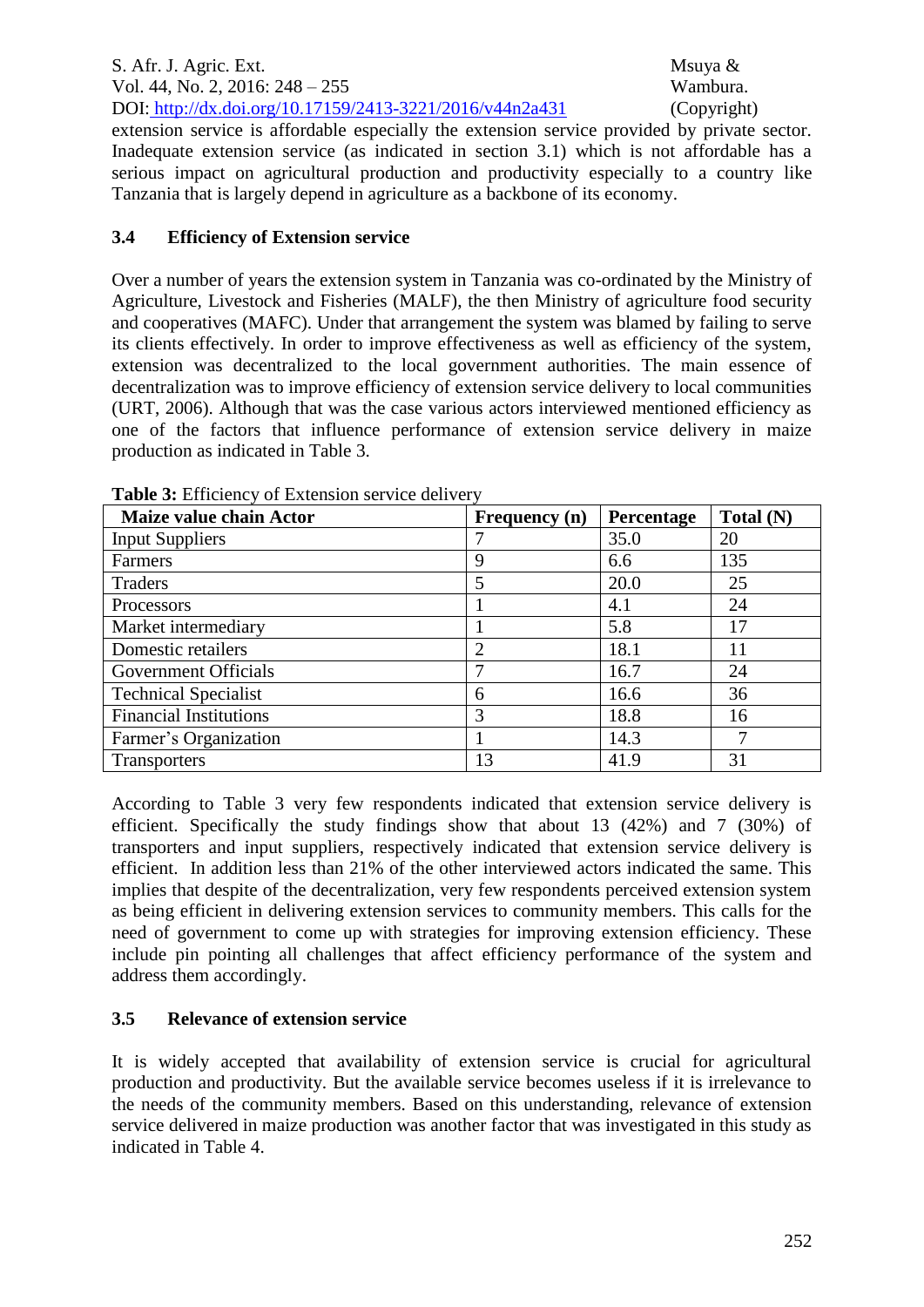| S. Afr. J. Agric. Ext.                                   |
|----------------------------------------------------------|
| Vol. 44, No. 2, 2016: $248 - 255$                        |
| DOI: http://dx.doi.org/10.17159/2413-3221/2016/v44n2a431 |

Msuya  $&$ Wambura. (Copyright)

| Maize value chain Actor       | <b>Frequency</b> (n) | Percentage | Total (N) |
|-------------------------------|----------------------|------------|-----------|
| <b>Input Suppliers</b>        |                      | 10.0       | 20        |
| Farmers                       |                      | 5.2        | 135       |
| Traders                       | 3                    | 12.0       | 25        |
| Processors                    | 9                    | 37.5       | 24        |
| Market intermediary           | 3                    | 17.6       | 17        |
| Domestic retailers            | ◠                    | 18.1       | 11        |
| Government Officials          | 4                    | 29.2       | 24        |
| <b>Technical Specialist</b>   | 3                    | 8.3        | 36        |
| <b>Financial Institutions</b> | ◠                    | 12.5       | 16        |
| Farmer's Organization         |                      | 28.5       | 7         |
| <b>Transporters</b>           |                      | 6.4        | 31        |

**Table 4:** Relevance of extension service

Very few respondents indicated that extension service delivery is relevant (Table 3.4). The study findings show that only (9) 37.5% of 24 interviewed processors indicated that extension service delivery was relevant. On the other hand less than 30% of each other interviewed respondents namely government officials, farmers, traders and others indicated that delivered extension service is relevant. For example out of 135 farmers who were interviewed only 7(5.2%) indicated that extension service delivery was relevant. This implies that most of interviewed farmers did not see the relevance of extension service delivery. The irrelevance of extension service delivery indicated by the majority of farmers is of great concern taking into account that farmers are regarded as the main recipients of extension services. This calls the need for government to increase the number of extension staff with relevant knowledge and skills required to serve multi-actors in the agricultural production system.

#### **3.6 Cost of Extension Service delivery**

Any service rendered to the community has cost implications. This can be in terms of time, finance or labour. Cost of extension service delivery was therefore pointed by various actors as another factor that affects delivery of extension services on maize production and productivity to various actors (Table 5).

| Maize value chain Actor       | Frequency (n) | Percentage | Total (N) |
|-------------------------------|---------------|------------|-----------|
| <b>Input Suppliers</b>        |               | 5.0        | 20        |
| Farmers                       | 6             | 4.4        | 135       |
| Traders                       |               | 8.0        | 25        |
| Processors                    | O             | 0.00       | 24        |
| Market intermediary           |               | 5.8        | 17        |
| Domestic retailers            |               | 9.1        | 11        |
| <b>Government Officials</b>   |               | 20.8       | 24        |
| <b>Technical Specialist</b>   | Q             | 25.0       | 36        |
| <b>Financial Institutions</b> | ာ             | 12.0       | 16        |
| Farmer's Organization         | 2             | 28.5       | ┑         |
| <b>Transporters</b>           | 3             | 9.6        | 31        |

**Table 5:** Cost of extension service delivery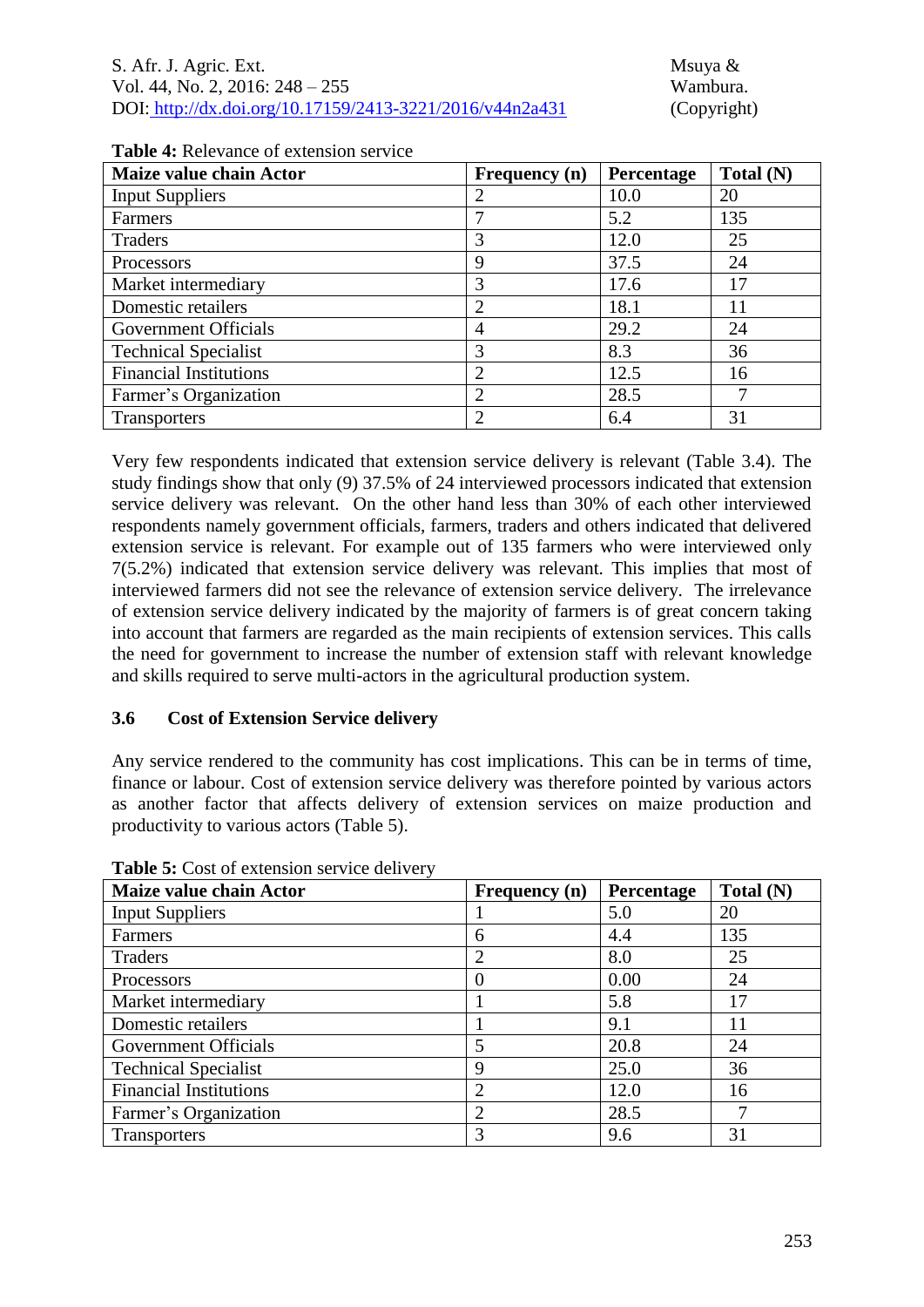S. Afr. J. Agric. Ext. Msuya & Vol. 44, No. 2, 2016: 248 – 255 Wambura. DOI: http://dx.doi.org/10.17159/2413-3221/2016/v44n2a431 (Copyright)

Very few interviewed respondents indicated low cost of extension services. For example only one respondent from each category of input suppliers, market intermediary and domestic retailers observed low cost of extension services to have influence on extension service delivery (to be low). Not a single processor observed the same. This implies that despite inadequate extension service which is not affordable it is also costly.

#### **4. CONCLUSIONS AND EXTENSION IMPLICATIONS**

Based on the study findings it is concluded that despite the relevance of AIS over conventional extension system, there are a number of factors influencing the delivery of extension service using AIS. This might in turn have an effect on maize production and productivity in the study areas. It is therefore recommended that the negative factors should be addressed for effective performance of the system to improve maize production.

#### **REFERENCES**

- AKRAM, M., PERVAIZ, U. & ASHRAF, H. 2003. Main factors Affecting Extension Activities: Case Study in Malakand Agency, Sarhad. Journal of Agriculture 19(1):163- 168.
- BRAUN, V. & CLARKE, V. 2006. Using thematic analysis in psychology. *Qualitative Research in Psychology* 3 (2): 77-101.
- FAOSTAT. 2014. Performance of maize in Tanzania [https://www.google.co.tz/?gfe\_rd=cr&ei=L9RzVpXMI4ioQfx57TwBQ&gws\_rd=ssl#q  $=$ FAOSTAT%2C+AUGUST+20141. Site visited on 15.10.2015.
- ISINIKA, A. C., NGETTI, M., KIMBI, G. G. & RWAMBALI, E. G. 2005. Contemporary Challenges of Agricultural Advisory Services Delivery in Tanzania. *Proceedings on the second National Agricultural Symposium in Tanzania*. Institute of Continuing Education, SUA, Morogoro, Tanzania 24-25, February 2005. 13pp
- KALIBA, A. R. M., VERKUIJL, H., MWANGI, W., MWILAWA, A. J. T., ANANDAJAYASEKERAM, P. & MOSHI, A. J. 1998. *Adoption of Maize Technologies in Central Tanzania.* CIMMYT, Mexico. 29pp. Limbu, F. (1999). Agricultural technology: economic viability and poverty alleviation in Tanzania. Paper presented at the Structural transformation policy workshop. Nairobi: ECAPAPA. Tegemeo Institute and Michigan State University.
- MACK, S. D. & FERNANDEZ BACA, S. 2004. Strategies for effective extension services to guide the advancement of animal agriculture in Developing countries.
- MAC. (MINISTRY OF AGRICULTURE AND COOPERATIVES). 2000. The need for Agricultural Extension Reform in Tanzania (1) Review of Literature. MAC-Extension Facilitation Unit, Dar es Salaam
- MWANGA, L. J. 2010. Transfer and utilization of agricultural production innovations in Tanzania. A Dissertation for Award of Masters of Arts in Rural Development Degree at Sokoine University of Agriculture, Morogoro, Tanzania.
- NKONYA, E., SCHROEDER, T. & NORMAN, D. 1997. Factors Affecting Adoption of improved seed and fertilizer in Northern Tanzania. Journal of Agricultural Economics, 18:1-12.

SPIELMAN, D. & BIRNER, R. 2008. How innovative is your agriculture? Using Innovation indicators and benchmarks to strengthen national agricultural innovation systems. The World Bank: Washington, DC. [http://www.future-agricultures.org/farmerfirst/files/T2b\_van\_Mele.pdf]. Site visited on 13.11.2015.